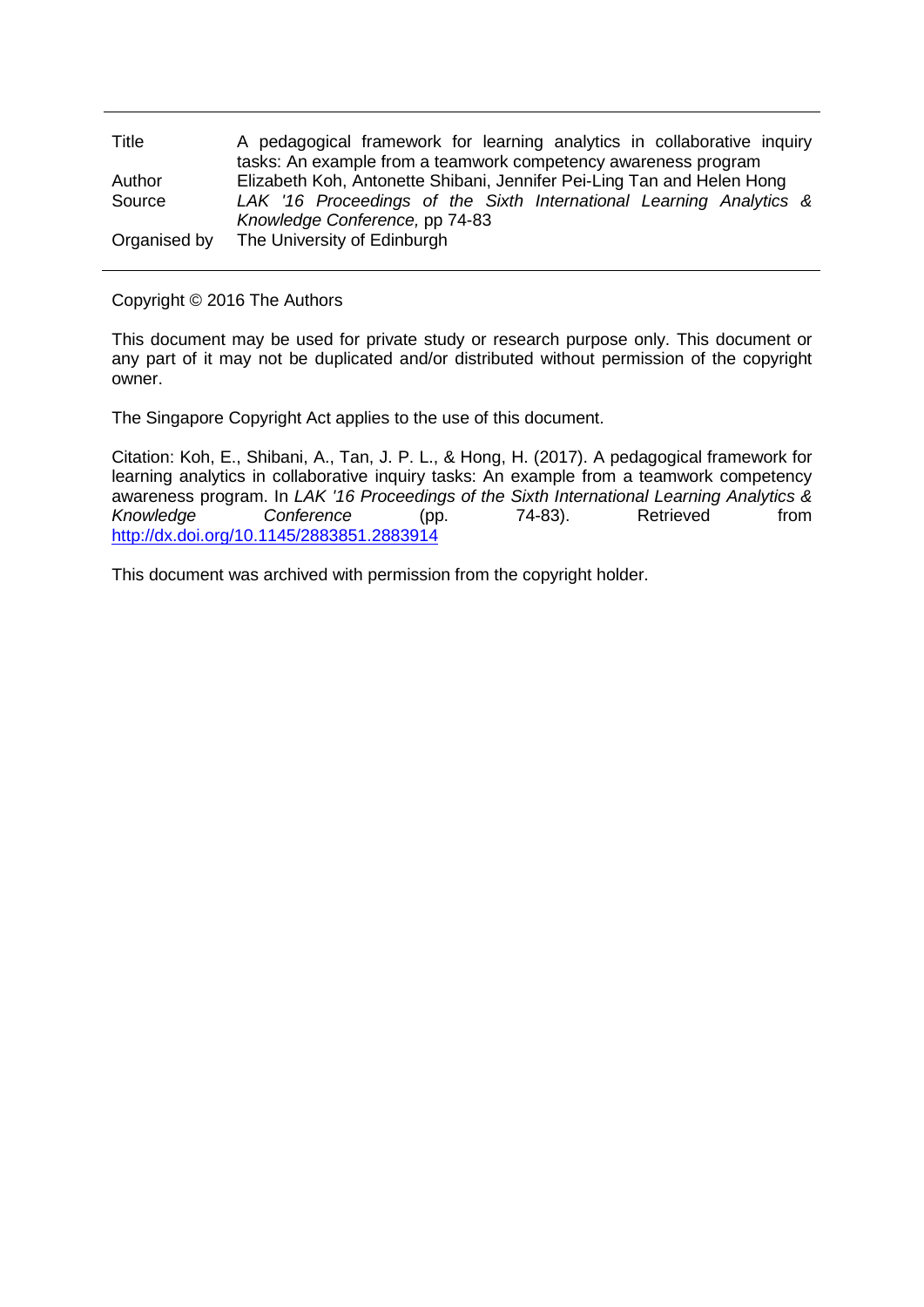# **A Pedagogical Framework for Learning Analytics in Collaborative Inquiry Tasks: An Example from a Teamwork Competency Awareness Program**

Elizabeth Koh, Antonette Shibani, Jennifer Pei-Ling Tan, and Helen Hong National Institute of Education,

Nanyang Technological University, Singapore

elizabeth.koh@nie.edu.sg, [antonette.x@nie.edu.sg,](mailto:antonette.x@nie.edu.sg) jen.tan@nie.edu.sg, helen.hong@nie.edu.sg

## **ABSTRACT**

Many pedagogical models in the field of learning analytics are implicit and do not overtly direct learner behavior. While this allows flexibility of use, this could also result in misaligned practice, and there are calls for more explicit pedagogical models in learning analytics. This paper presents an explicit pedagogical model, the Team and Self Diagnostic Learning (TSDL) framework, in the context of collaborative inquiry tasks. Key informing theories include experiential learning, collaborative learning, and the learning analytics process model. The framework was trialed through a teamwork competency awareness program for 14 year old students. A total of 272 students participated in the program. This paper foregrounds students' and teachers' evaluative accounts of the program. Findings reveal positive perceptions of the stages of the TSDL framework, despite identified challenges, which points to its potential usefulness for teaching and learning. The TSDL framework aims to provide theoretical clarity of the learning process, and foster alignment between learning analytics and the learning design. The current work provides trial outcomes of a teamwork competency awareness program that used dispositional analytics, and further efforts are underway to develop the discourse layer of the analytic engine. Future work will also be dedicated to application and refinement of the framework for other contexts and participants, both learners and teachers alike.

#### **CCS Concepts**

• **Applied computing~Collaborative learning** • *Humancentered computing~Visual analytics* • Human-centered computing~Synchronous editors • General and reference~Design

#### **Keywords**

Teamwork, teamwork competency, collaboration, pedagogical model, learning design, dispositional analytics, assessment, twenty-first century skills, evaluation.

## **1. INTRODUCTION**

Several learning analytics papers have proposed pedagogical models for learning. Greller and Drachsler [14] conceptualize that learning analytics (LA) enable many different types of pedagogies and this can either be implicit or made explicit in the design.

Publication rights licensed to ACM. ACM acknowledges that this contribution was authored or co-authored by an employee, contractor or affiliate of a national government. As such, the Government retains a nonexclusive, royalty-free right to publish or reproduce this article, or to allow others to do so, for Government purposes only. *LAK '16,* April 25 - 29, 2016, Edinburgh, United Kingdom © Copyright is held by the owner/author(s). Publication rights licensed to ACM. ACM 978-1-4503-4190-5/16/04…\$15.00 DOI[: http://dx.doi.org/10.1145/2883851.2883914](http://dx.doi.org/10.1145/2883851.2883914)

Implicit pedagogies refer to pedagogical strategies that are "implicitly contained in the input datasets that encapsulate the pedagogic behavior of users" [14, p.53]. In this paper, we broaden this definition to include any LA model that does not overtly direct learner behavior based on any theoretical pedagogical model. The pedagogy is part of the input dataset or the system that captures the pedagogic behaviors of users. In contrast, LA that make pedagogies explicit in the design address them through the goals and objectives of the design, and this is seen through pedagogic behavior enabled by the LA and system, as well as the consequence of that behavior [14; 24]. However, in our brief review of the emerging field, there are very little LA designs that develop an explicit pedagogical model. Many pedagogical models in LA papers are implicit, or do not focus on any particular model. Although this allows the flexibility and creativity of the stakeholders in its use and sustainability of the system, it may also lead to confusion as well as uninformed, non-ideal or misaligned practice. In this paper, we present a pedagogical framework for LA in collaborative inquiry tasks and demonstrate trial outcomes in a teamwork competency awareness program.

We begin with a brief literature review of the different categories of pedagogical frameworks in learning analytics. Next, we introduce the background of the research problem and the study's context, namely, the increasing focus on  $21<sup>st</sup>$  century competencies, and the competency of teamwork. Our pedagogical framework was based on several informing theories and the following sub-section (§3.2) provides a theoretical understanding. Subsequently, §4 elaborates on how the framework was used and implemented in a school setting. We detail each stage of the framework. §5 describes the evaluation of the pedagogical framework, drawn from the qualitative accounts of participant students and teachers. In §6, we elaborate on our findings, their implications and future work, and conclude by highlighting several potential advantages of the TSDL framework for the field of LA (§7).

## **2. PEDAGOGICAL FRAMEWORKS FOR LEARNING ANALYTICS**

One of the key challenges in LA is the lack of pedagogic theory [10]. This sparsity of theory is in part attributable to numerous extant LA studies subtly embedding pedagogical models and strategies in the design [11; 42] and/or only providing a broad overarching frame of the general theory [1]. Some LA designs even claim pedagogical neutrality [10].

Knight, Buckingham Shum and Littleton [21] highlight that no learning analytics design can exist without pedagogical and epistemological assumptions. These assumptions determine what methods and types of learning analytics are used. The study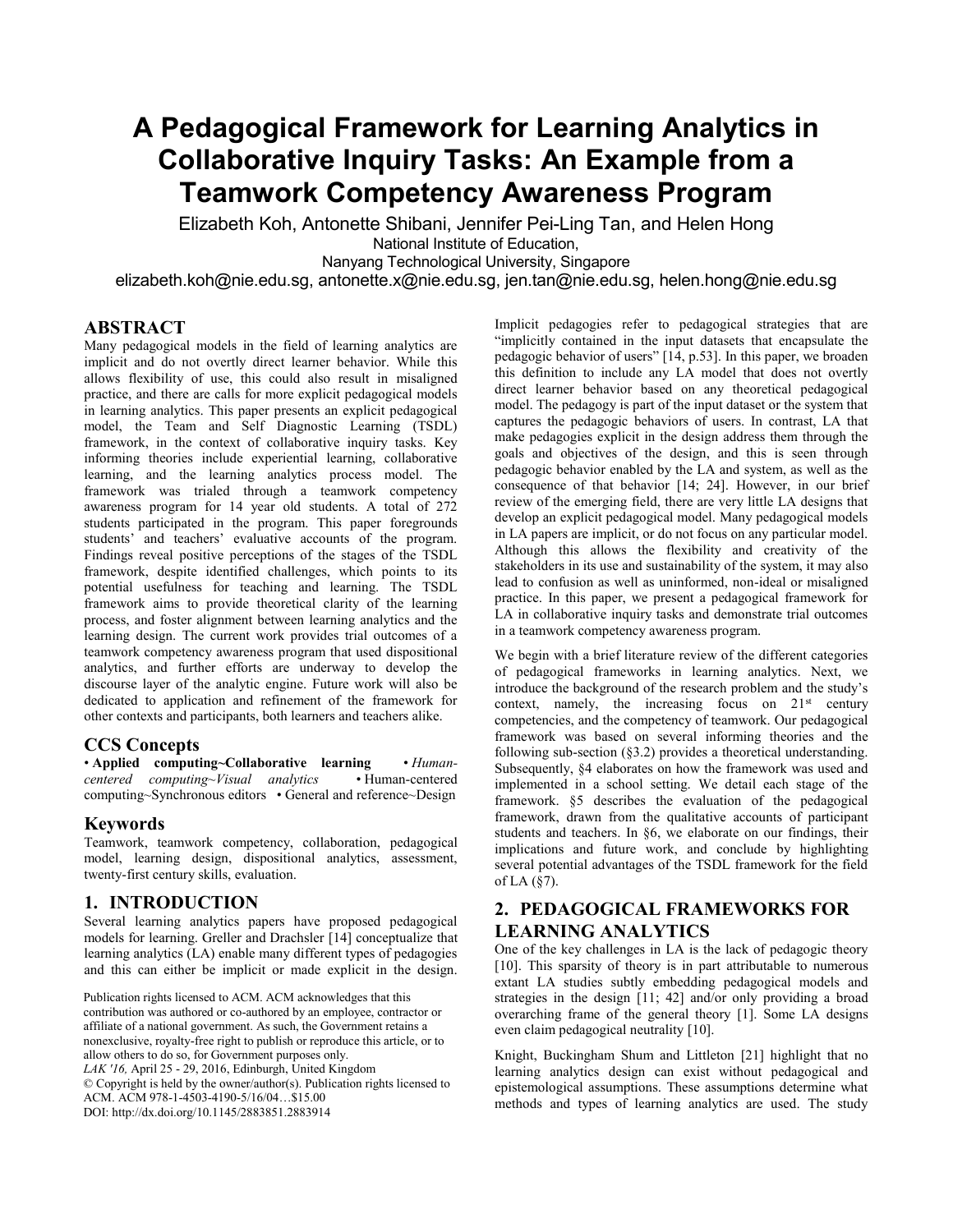surmises three forms of learning analytics that stem from various pedagogical lenses: mastering content (generally from transactional and constructivist lenses), evidencing membership and processes (affect-based, apprenticeship, and connectivist lenses), and "success is use" (connectivist and pragmatist lenses).

Besides epistemological assumptions, pedagogical frameworks can be represented more practically through learning designs. These are the "sequence of learning tasks, resources, and supports that a teacher constructs for students over part of, or the entire, academic semester" [24, p.1441-1442]. There are many kinds of learning designs with differing levels of granularity. Chiefly, learning designs should make explicit the planned pedagogical action without going into the details of the specific instructional activity such as in a typical lesson plan. This allows learning designs to be used as a framework for the design of analytics to support educators in learning and teaching decisions. The Social Networks Adapting Pedagogical Practice tool based on the socioconstructivist model of learning is one such instance [24].

Wise et al. [44] provides another example of a pedagogical framework aimed at informing learning analytics intervention design. Based largely on constructivism, meta-cognition, and selfregulated learning, four principles (integration, agency, reference frame and dialogue) and three processes (grounding, goal-setting and reflection) are conceived. Moreover, pedagogical frameworks can and should be made explicit throughout the lifecycle of the teaching and learning curriculum. For instance, in recent work, Rodriguez et al. [31] designed a pedagogical model that aligned scripting and monitoring explicitly throughout the whole development and use process, from planning, to technological deployment, enactment and evaluation of the implementation.

These examples, which explicitly describe their pedagogical frameworks, clearly provide direction for educators and stakeholders. If such pedagogical underpinnings are hidden, it limits the potential of the approach and can cause misaligned practice. Moreover, as these approaches shape the reality they measure, explicitly stating such frameworks makes clear what counts as important. However, not many such examples exist, and this paper intends to present a pedagogical framework for LA in the context of inquiry-based collaborative tasks. The background of our study, the larger research problem and agenda are described next.

# **3. RESEARCH PROBLEM AND STUDY CONTEXT: ASSESSMENT OF TWENTY-FIRST CENTURY COMPETENCIES**

As a response to globalization and the rapid technological changes in the world, educators and organizations have identified that academic knowledge only is not sufficient for learners to thrive in the world. Rather, a suite of competencies, commonly termed as 21st century competencies, are needed. Many competencies have been proposed and highlighted by numerous international organizations and national frameworks. Among all these frameworks, there are many similar competencies namely, collaboration, communication, digital literacy, citizenship, problem solving, critical thinking, creativity and productivity [40]. Also, a number of more recent frameworks and studies attempt to concentrate on the gap area of assessment, while focusing on a few key competencies. For example, the Partnership for 21st century learning [\(www.p21.org\)](http://www.p21.org/) consortium narrowed its focus to 4 essential skills, namely, creativity, critical thinking, collaboration and communication.

The study presented in this paper focuses on collaboration in small groups in group-based inquiry tasks. This is common across many 21<sup>st</sup> century competency frameworks and is pertinent in this day and age for school and work. We term this skill--teamwork competency-- a multi-dimensional construct that focuses on the process of members working in a team [34; 37]. Despite many past studies of teamwork and collaboration, the "what to measure" (teamwork conceptualizations) and "how to measure" (methods including analytics) and design of teamwork activities (pedagogical model) have yet to be firmly established to date.

In the next section, we first provide a brief description of our conceptualization of teamwork and the associated analytics methods, after which we turn to focus more squarely on the development, implementation and evaluation of the TSDL pedagogical framework.

## **3.1 Teamwork competency conceptualization and analytics**

Based on past literature and pilot tests, six dimensions of teamwork competency are established: coordination [9; 27], mutual performance monitoring [35], team decision making [13; 38], constructive conflict [38], team emotional support [6], and team commitment [25]. (A detailed explication of these six dimensions is beyond the scope of this paper, but documented in the author's prior and upcoming work [22]).

For the measure of teamwork competency, we adopted a multimethod approach to add rigor and objectivity. In addition, contemporary technological affordances, particularly learning analytics, are being explored for its potential value-add to future scalability

Researchers have increasingly developed several learning analytics techniques and applications to assess competencies as the LA field matures. To assess multiliteracies, Dawson and Siemens [5] identified several learning analytics methods such as modeling and knowledge domain mapping to measure literacies relating to experimentation as well as structured mapping and prediction to measure products and creation multiliteracies.

Ferguson and Shum [11] define five types of analytics that are relevant in this social age: social network analytics, discourse analytics, content analytics, disposition analytics and context analytics. We posit that a combination of these analytics can be meaningfully designed and implemented for the assessment of teamwork. For instance, social network analytics through gathering interaction data could measure the participation and the network of collaborating student teams.

Discourse analytics are also another potent way to identify and infer teamwork competency in online group communication [2; 32]. For instance, Crowston et al. [4] focused on group maintenance behaviors in online groups and showed good performance of a discourse-based system using Natural Language Processing (NLP) rules. They examined the role of group maintenance behaviors in the messages of online discussion lists by applying NLP rules to automate coding, which could be reviewed and corrected by human coders. In their approach, codes were applied based on specific features that were evidences of theoretical constructs of interest. It involved the steps of preprocessing, tokenization, POS tagging and rule-writing.

Dispositional analytics can also make visible teamwork competencies. Dispositional analytics make use of the traditional surveys of the social sciences and represent them as a visual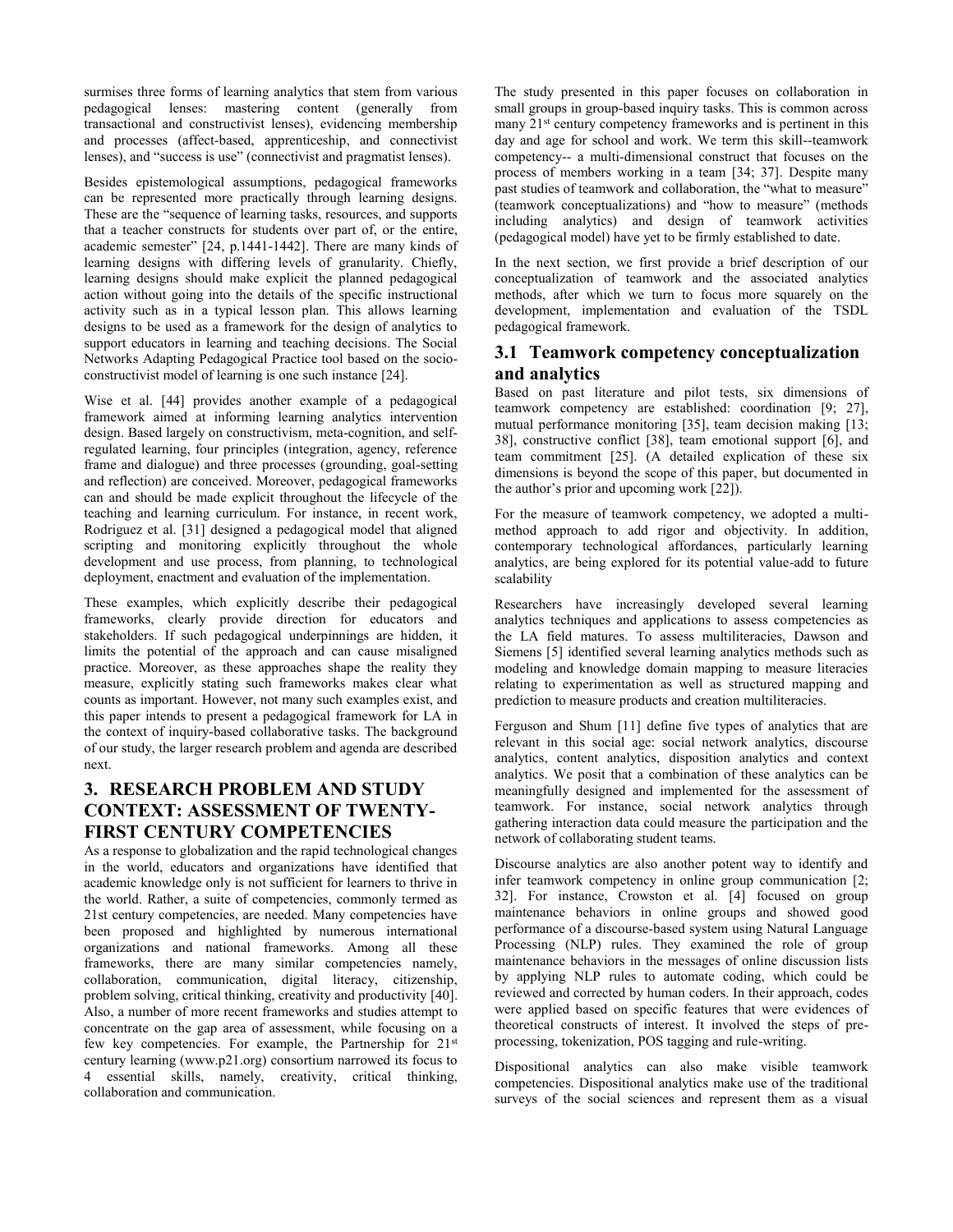analytic [2]. This is demonstrated by Buckingham Shum and Crick [2] who conceptualized a learning power model of learning dispositions. This was empirically validated and visualized using the Learning Warehouse system with self-reports of participants from many schools and countries. The analytic could be visualized to show aggregations across groups of learners or across a person over time.

Self-reports can be performed for oneself as well as for others. Besides self-ratings, there is much potential in peer ratings, where participants evaluate how they perceive another person. Peer ratings can allow for a more triangulated and fairer measurement in teamwork [12; 28]. Self and peer ratings are also more scalable than having experts (such as teachers) rate students. A Self and Peer Assessment Resource Kit (SPARK) was developed for college students which provided them with a confidential assessment tool to develop their teamwork skills [12]. Most students found it valuable as it was a fair system of assessing team contributions, especially when the goals of using SPARK were aligned with the learning outcomes of the course. This form of self and peer assessment were also found to encourage the development of teamwork skills such as team cooperation, commitment and team engagement [43].

#### **3.2 Pedagogical model**

The learning design of collaborative inquiry tasks can be a complex process. There have been several approaches to facilitate effective teamwork and collaboration. Generally, teamwork activities have their pedagogical roots in collaborative learning which is a socio-constructivist approach of learning [7; 15; 41]. As learners discuss and negotiate, they learn from each other.

Some research has highlighted antecedents and/or task characteristics for successful teamwork i.e., complex, open-ended, and ill-structured tasks, interdependence (the extent to which team members must rely and work together to perform the task), and individual and group accountability [20; 36].

Besides these characteristics, augmenting group behavior using analytics is an emerging and important component in research. Some work in this has been carried out in the area of group awareness. In social group awareness, past research has used visual analytics for both quantitative (e.g. amount of discussion, extent of participation, perception of collaboration) and qualitative (e.g. agreement, quality of group discussions) awareness information [16]. However, a gap area in the research is that analytics use is unregulated. It is up to students to decide if they will view the awareness information and also it is up to them to choose how they will process and use this visualization. This could explain some of the variability in the results of past research experiments. Further research needs to provide a pedagogical model for such group awareness information to be more effectively used by students [17].

In a face-to-face collaboration study, Rummel et al. [33] found that observational learning enhanced collaboration skills more than a collaboration script. This pedagogical model was more effective when elaboration support was conducted. Elaboration support was implemented through having instructional prompts to focus students to relevant underlying principles, and a reflective self-explanation where participants would recall the collaboration process and "explain to themselves what aspects had been important for the collaboration to be successful" [33, p.79]. This suggests the importance of reflection in collaborative inquiry tasks.

Although observational learning has been shown to be effective, research highlights that it is difficult and time-intensive to develop ideal models of collaboration in ill-structured tasks [33]. Instead, a pedagogical approach that focuses the effort on the learners' metacognitive processes would be helpful for internalizing teamwork competency. Reflecting on collaboration processes seems to be an effective pedagogical strategy to enhance collaboration skills [26; 28]. Moreover, reflection is one of the two fundamental objectives in LA, the other being prediction [14]. Reflection is the critical self-evaluation of user's own data to obtain self-knowledge (and may also include other data) while prediction focuses on modeling activities for other activities and interventions.

One of the foundational learning theories that is based on experience and reflection is experiential learning [23]. Experiential learning theory posits that humans learn through a "transformation of experience" [23]. The theory emphasizes a cycle of four stages: concrete experience, reflective observation, abstract conceptualization and active experimentation. It has three major principles: learning is a process not an outcome, learning is grounded in experience, and that learning requires the resolution of the dialectics (experience and conceptualization, observation and action). It has been tested in individual learner contexts as well as in teams [19].

Another related conceptualization is the learning analytics process model [39] which alludes to a concrete experience but emphasizes that awareness is derived from data. In awareness, data is visualized in various ways such as radar charts, activity streams, tabular overviews, to help learners see their activity/interactions better. Verbert et al. [39] also posit a continuous loop of awareness, reflection, sensemaking and impact. Reflection is important to help learners think about the data. This is closely followed by sensemaking which helps generate new knowledge and insights. Lastly, impact aims to create new meaning or change behaviors.

Besides individual reflection, collaborative reflection or coreflection among team members is a valuable learning process [18; 45]. In a collaborative inquiry task, the "world" includes the views of the team members. An individual reflecting on his own behavior may not be aware of how he is perceived by other group members and a group reflection would be helpful to help learners learn from each other. This is closely related to socially shared regulation [18] and recent research has delineated three learning design principles for providing support for shared regulation: enhancing awareness of learners' own and others' process of learning; making visible the externalization of students' and others' learning process and interaction; and prompting and stimulating regulatory processes.

Integrating these principles, we posit that an experiential, awareness and reflection approach would be an effective pedagogical model to nurture students' teamwork competency. We term this the "Team and Self Diagnostic Learning" (TSDL) framework which primarily aims to develop students teamwork competencies and collaboration skills.

#### *3.2.1 Team and self diagnostic learning framework*

The key informing pedagogies of TSDL are experiential learning [23], collaborative learning [7; 15; 41], and the learning analytics process model [39].

The framework broadly follows the experiential learning cycle [23] and integrates learning designs with learning analytics [24].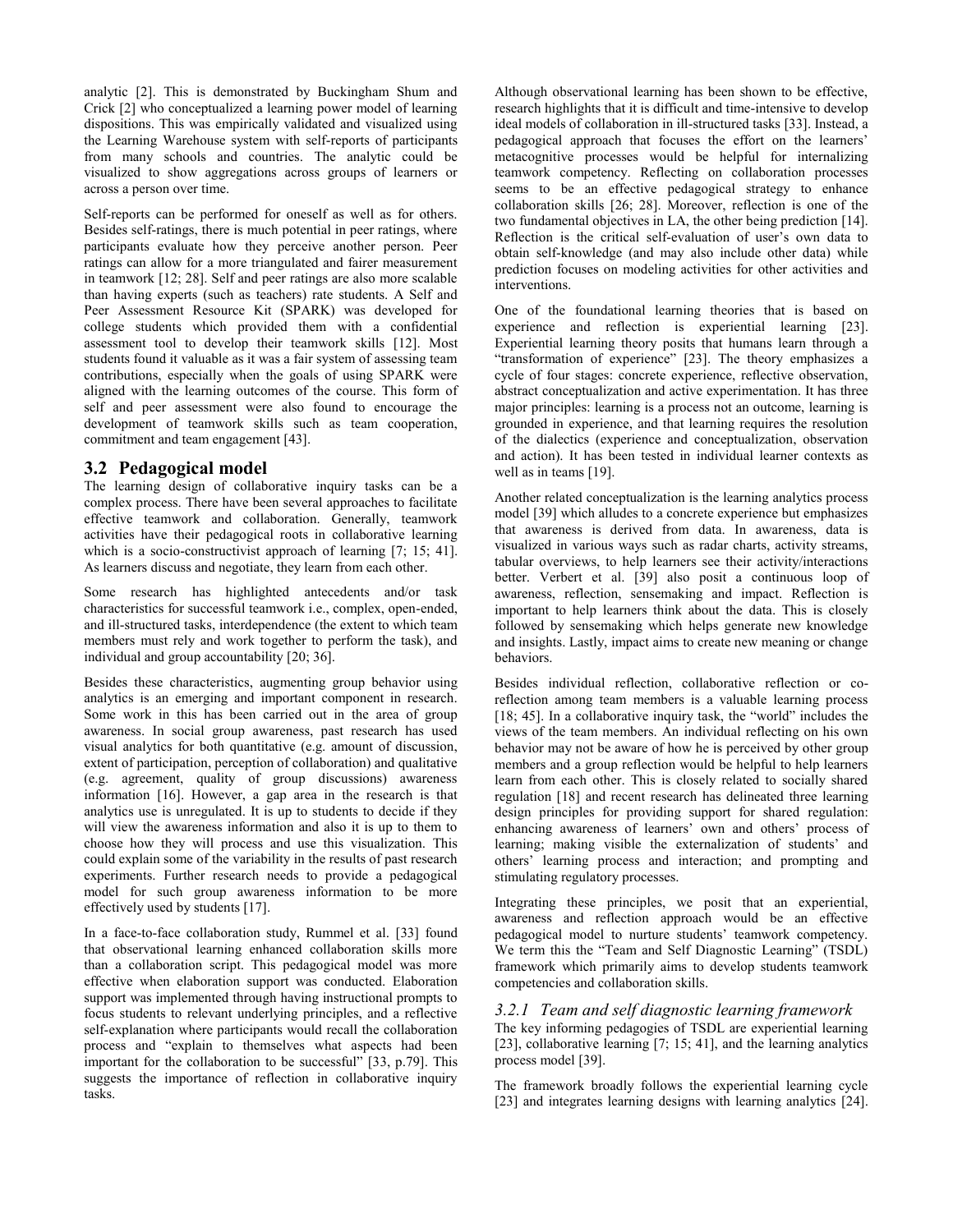The TSDL framework comprises four stages: team-based concrete experience, self and team awareness building, self and team reflection and sensemaking, and self and team growth and change (See Figure 1).



**Figure 1: Team and Self Diagnostic Learning Framework.**

Learners begin with **team-based concrete experiences** namely, the collaborative inquiry task. This can be in multiple forms such as a team-building ice-breaker activity, the collaborative writing of a report, and a group brainstorming chat. During the process of the experience, learners will at times perform individual work, and at times engage with other team members and learn from each other.

After the concrete experience, we propose that team members can be made more aware of their experience using visual analytics (such as through discourse and dispositional analytics). These make visible the activities in formats such as data aggregations and can trigger an intended change in the learner [8]. Basically, this stage intends to build the **awareness of the individuals' and the teams' learning process**.

The next stage is **self and team reflection and sensemaking**. This is a deliberate set of activities to enable learner reflection, abstract conceptualization and sensemaking of the awareness information. Learners need to evaluate the visual analytics, ask and answer reflective questions, diagnose their learning and create new insights. Goal-setting and future-oriented questions are particular effective strategies [29; 44]. This should be done individually and as a team.

The last stage is **self and team growth and change**. The successful resolution of the dialectics of concrete observation and abstract conceptualization causes internal change in the learner [23]. When learners make sense of their behaviors, and realize areas of change and areas to change, they grow and can enact new behaviors and attitudes. Learner's better self-awareness and change in team behavior can be seen through the differences in earlier and later perceptions and behavior.

Several studies have explicated and shown the cycle of concrete experience, awareness, reflection and sensemaking, and growth and change to be a powerful pedagogical approach that is effective in nurturing cognitive and non-cognitive skills, although these processes have not been previously consolidated into a single framework and termed TSDL [17; 28-30].

For instance, a series of studies by Phielix and colleagues [28; 29] shows the potential of the pedagogical approach for secondary school students. Phielix et al. [28] developed two tools, a peer feedback tool (Radar) and a reflection tool (Reflector) for high school students working together on a collaborative writing task. Participants in dyads or groups of threes and fours, worked over three sessions to complete their task. Students in the experimental group performed peer feedback and reflected after each session (three time points in total). The research found that teams using the two tools (which encouraged awareness and reflection) had higher social and cognitive behavior (between the first and second session), and higher social group performance than the control condition. The study also compared between Radar-only groups and groups with Radar and Reflector, but did not find many significant differences in the self-reported scores. This was possibly due to the reflection questions which highlighted individual contributions.

A follow-up study was conducted where the reflection questions were modified to be more future-oriented, prompting students to goal-set for improved team behaviors [29]. The reflection activity consists of a series of six reflection questions which students type out. For instance, "what is your opinion of how you functioned in the group?" The last question is "Set specific goals (who, what, when) to improve group performance" [29, p. 1094]. Reflection was done individually as well as together as a team. As compared to the control group, peer feedback and reflection resulted in higher self-reported social performance between the first and second session, and between the first and third session. Social performance included team development, group satisfaction, and less group conflict, which are related to teamwork dimensions. These suggest that the TSDL framework could be an effective pedagogical model to enhance teamwork competency.

# **4. FRAMEWORK IN USE: A TRIAL TEAMWORK COMPETENCY AWARENESS PROGRAM**

A two session (a total of 135 minutes) teamwork competency awareness program was designed for 14 year old students in a school. Seven classes with a total of 272 students participated in the study and the program was carried out class by class over 4 months as part of the students' curriculum in 2014. This trial was designed as a blended learning experience using 1-1 student to computers ratio. Students in a class were randomly grouped into teams of 3 or 4 members. In this trial, the researchers led the activities while the teachers co-facilitated the sessions.

The goals of the program were for students to engage in the practice of teamwork and gain awareness of teamwork processes. We hoped that students would learn to work better in future collaborative inquiry tasks.

The different stages of the framework and how it was implemented in our context are described in the following sections.

#### **4.1 Team-based concrete experience**

This is the starting stage of the TSDL framework. Students gained team-based concrete experience in session 1 when they engaged in collaborative inquiry tasks in an online environment. We designed an online group chat where students were provided with their tasks and where they discussed and submitted their answer.

Students began with an icebreaker task to help them know their team members and familiarize themselves with the online chat system. This was followed by a dilemma task. The dilemma task was an open-ended task with a scenario that challenged students to make choices to save the environment, the people in a home for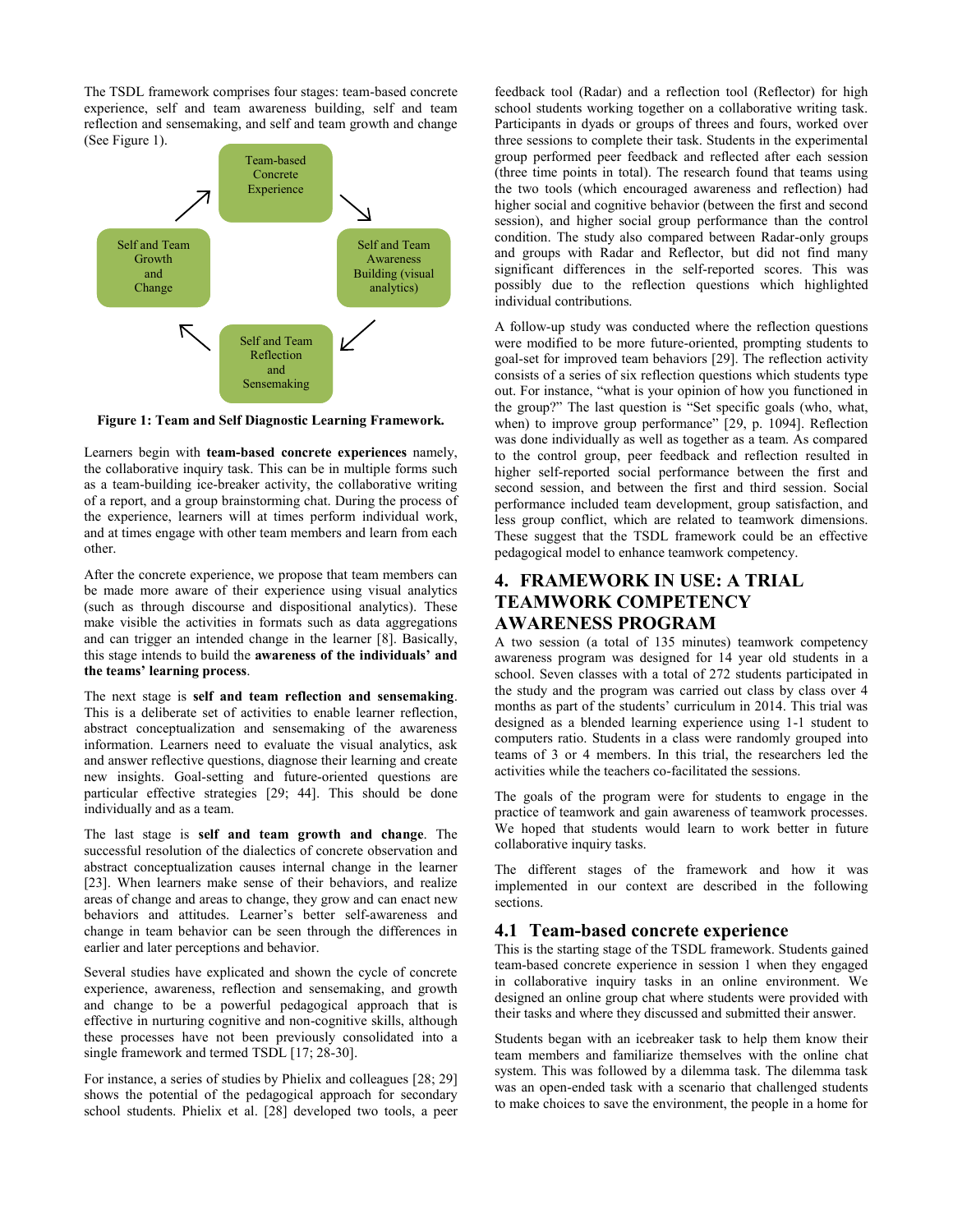the aged, and/or their father's livelihood. Students had to come up with one final decision as a team regarding how the problem could be solved. Instructions were given by a human-controlled ChatAdmin who typed standardized instruction messages in the chat. After this collaboration experience, students rated themselves and their peers on an online survey portal that we developed. The survey items were constructed based on the teamwork competency dimensions mentioned in section 3.1. Figures 2 and 3 show the online chat environment and the survey interface respectively.

#### **4.2 Self and team awareness building**

The next stages of self and team awareness building and self and team reflection and sensemaking took place in session 2. We needed time to calculate and produce the visual analytics. For this trial, we were only able to provide a visual analytic based on the dispositional analytics (i.e., self and peer ratings).



**Figure 2: Online chat environment.**

|                     |                          |                                                                                           |                                                                                         | Post-task Survey                                   |                |                                                                                                                                                                                                                                                                                                                                                                                                                                    |  |  |  |
|---------------------|--------------------------|-------------------------------------------------------------------------------------------|-----------------------------------------------------------------------------------------|----------------------------------------------------|----------------|------------------------------------------------------------------------------------------------------------------------------------------------------------------------------------------------------------------------------------------------------------------------------------------------------------------------------------------------------------------------------------------------------------------------------------|--|--|--|
|                     |                          |                                                                                           |                                                                                         |                                                    |                |                                                                                                                                                                                                                                                                                                                                                                                                                                    |  |  |  |
|                     |                          |                                                                                           |                                                                                         |                                                    |                |                                                                                                                                                                                                                                                                                                                                                                                                                                    |  |  |  |
|                     |                          |                                                                                           |                                                                                         |                                                    |                |                                                                                                                                                                                                                                                                                                                                                                                                                                    |  |  |  |
|                     |                          |                                                                                           |                                                                                         |                                                    |                |                                                                                                                                                                                                                                                                                                                                                                                                                                    |  |  |  |
|                     |                          |                                                                                           |                                                                                         |                                                    |                |                                                                                                                                                                                                                                                                                                                                                                                                                                    |  |  |  |
|                     | <b>Disagree</b>          |                                                                                           | Neutral                                                                                 | Agree                                              | Strongly Agree |                                                                                                                                                                                                                                                                                                                                                                                                                                    |  |  |  |
| $\overline{c}$      |                          | 3                                                                                         | $\overline{4}$                                                                          | 5                                                  |                |                                                                                                                                                                                                                                                                                                                                                                                                                                    |  |  |  |
| 3<br>۰              | C <sub>3</sub><br>۰      | C <sub>4</sub><br>$\overline{4}$                                                          | Helped to coordinate information in this team.<br>٠                                     |                                                    |                |                                                                                                                                                                                                                                                                                                                                                                                                                                    |  |  |  |
| $\overline{c}$<br>۰ | ۰                        | $\overline{1}$                                                                            |                                                                                         |                                                    |                |                                                                                                                                                                                                                                                                                                                                                                                                                                    |  |  |  |
| ٠                   | ۰                        | select                                                                                    | Provided information to team members on time                                            |                                                    |                |                                                                                                                                                                                                                                                                                                                                                                                                                                    |  |  |  |
| ۰                   | ۰                        | select                                                                                    | Updated the team if the plans changed.<br>۰                                             |                                                    |                |                                                                                                                                                                                                                                                                                                                                                                                                                                    |  |  |  |
| ۰                   | ٠                        | select                                                                                    | ۰                                                                                       | Thought of ways to improve how we worked together. |                |                                                                                                                                                                                                                                                                                                                                                                                                                                    |  |  |  |
| ۰                   | ۰                        | select                                                                                    | Made sure that we stopped what we were doing to reflect on the team's performance.<br>۰ |                                                    |                |                                                                                                                                                                                                                                                                                                                                                                                                                                    |  |  |  |
| ۰                   | ۰                        | select                                                                                    | Could be depended on to provide information.<br>۰                                       |                                                    |                |                                                                                                                                                                                                                                                                                                                                                                                                                                    |  |  |  |
| ٠                   | ۰                        | select                                                                                    | $\mathbf{v}$                                                                            | Checked on the progress of the task.               |                |                                                                                                                                                                                                                                                                                                                                                                                                                                    |  |  |  |
|                     | <b>Strongly Disagree</b> | Survey Progress / Page 3 of 6<br>select<br>select<br>select<br>select<br>select<br>select |                                                                                         | ۰<br>۰                                             |                | This question is about your team members. Please rate each team member based on your experience in this team and the collaborative task yo<br>performed earlier. These ratings will be averaged in your team. Your team member will NOT KNOW the actual score you gave them.<br>Please respond to the statements as accurately as possible. Do not discuss your responses with anyone.<br>Knew what other team members were doing. |  |  |  |

**Figure 3: Survey interface for self and peer rating.**

The visual analytic was termed a teamwork *micro-profile* rather than a profile to acknowledge that teamwork processes can change, and is not a permanent status of a students' teamwork competency. It is based on the micro-time context, which examines a short period of group processes [3]. The microprofiles were created from the rating survey based on a Likert scale from 1 to 5 where 5 indicates "strongly agree". Ratings of 3.5 and above are generally considered high. The visualization included the individual student's numeric rating scores of each

dimension, separated into self, peer and overall (of peer and self). A radar chart of the student's scores was also presented to allow students to see their strengths and weaknesses easily.

Additionally, an overall similarity score was calculated. This is to enable students to see the difference between their own ratings and those of their peers. We developed this score to compare self and peer scores in line with [43] as it would make the differences between team members more obvious and offer critical reflection. The calculation is:

#### (Self scores – Peers scores) for each dimension Number of dimensions

A negative value indicates that the student rated himself lower than his peers (team members). A positive value indicates that the student rated himself higher than his peers. A good range is between -0.5 to +0.5 as it shows a high degree of similarity.

Figure 4 displays our visual analytic of teamwork competency. Students were given their personal micro-profile as a colored printout in class. They were given some time to look at it and subsequently briefed about the aspects of the micro-profile. This was to generate self and team awareness building.

|                                  | <b>Rating Scores</b> |       |         |       |                                                   |
|----------------------------------|----------------------|-------|---------|-------|---------------------------------------------------|
| <b>Dimension</b>                 | Self                 | Peers | Overall |       |                                                   |
| Coordination                     | 2.00                 | 3.75  | 3.31    | Self: | How you rated yourself                            |
| Mutual Performance<br>Monitorina | 2.00                 | 383   | 3.38    |       | Peers: How your peers rated<br>you on average     |
| <b>Decision Making</b>           | 2.00                 | 3.58  | 3 1 9   |       | Overall: Average of your self and<br>peer ratings |
| <b>Constructive Conflict</b>     | 2.00                 | 3.92  | 3.44    |       |                                                   |
| <b>Team Emotional Support</b>    | 2.00                 | 4.00  | 3.50    |       |                                                   |
| <b>Team Commitment</b>           | 2.00                 | 4 3 3 | 3.75    |       |                                                   |



**Figure 4: Visual analytic of teamwork competency: teamwork competency micro-profile for a student.**

## **4.3 Self and team reflection and sensemaking**

Subsequently, self and team reflection and sensemaking took place. Students were asked to sit in their teams, and provided with a reflection worksheet comprising 4 questions derived from past research [29].

For individual reflection, students were asked to reflect on:

(1) What differences do you see between the rating that you received from your peers and your self-rating?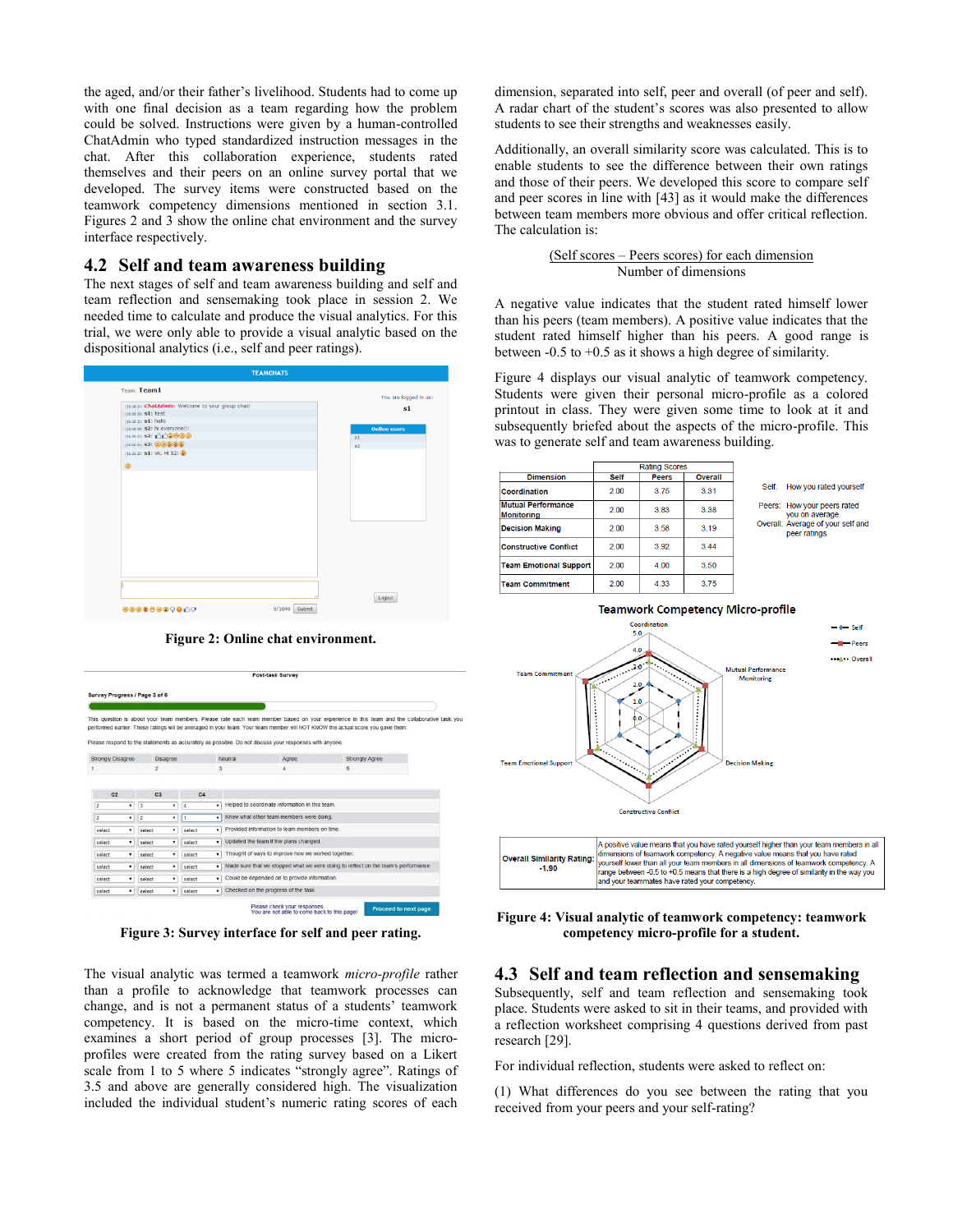(2) Why do or don't you agree with your peers concerning your rating?

For team reflection, students reflected in their groups on:

(3) What does the group think about its functioning in general? Discuss and formulate a conclusion shared by all the group members.

(4) Set specific goals (who, what, when) to improve group performance

The objective of this explicitly scaffolded self- and team-based reflection task was to create the pedagogical conditions for students to assimilate and synthesize their reflections of their experience in terms of both conceptual understandings and very importantly, concrete goal-setting and plans to productively adapt or modify their teamwork behaviors [23; 29]. To end session 2, the facilitator consolidated what students learned by asking students to share in class and closed the session.

One limitation of the trial cycle reported here is that the self and team growth and change, if any, were not recorded and documented in a structured manner, mainly because the focus of the program was on students' gaining awareness of their own teamwork competencies and to learn to work better in future collaborative tasks. We aim to address this limitation in future work. Nevertheless, for the trial cycle at hand, students' writing in the reflection worksheets provided some evidence of their growing awareness and desire for change.

## **5. PEDAGOGICAL FRAMEWWORK EVALUATION**

A qualitative analysis was performed to evaluate the impact and effectiveness of the TSDL framework from the perspectives of both the students' and teachers'.

## **5.1 Data sources and analysis method**

The key data sources were focus group discussions (FGDs) with students and interviews with teachers. Students' written reflection worksheets were also examined. There was a total of 6 FGDS from 6 teams (3 to 4 students each) from different classes. Each FGD lasted between 45mins to 1 hour and was video-recorded. We also had written or face-to-face interviews with the teachers from all the 7 classes. For this analysis, a subset of the 272 participant reflection sheets was examined.

Thematic analysis was carried out where the data was examined and information categorized into codes and then larger themes.

## **5.2 Findings**

#### *5.2.1 Overall program*

Generally students and teachers were receptive towards the program. Overall, students felt that the program helped them to know how others saw them, and understand themselves better in terms of the teamwork dimensions.

*"[I was able to] find out what others think about me. I was able to find out what I can do more."* Student X.

Some students wanted to go through the program again. Student Y said that she would like to get to talk with other people and know other students' ideas. Student Z shared, *"I think it is useful to experience how other people work in a group together with a different group".*

Teachers also found the program useful for their students to be more self-aware and relate to others better.

*"Overall the program is just nice, timing is not too draggy. Students enjoyed the first session. As for session 2, it's good for the students to know and express themselves according to their profile".* Teacher A.

*"The program is okay, but depends on how you execute it."*  Teacher B.

The execution of the program depended a lot on the skill of the facilitator being able to guide and manage the classroom dynamics. In this trial, the researchers led the program. However, a few teachers suggested that the teachers could play a greater role in leading and facilitating this (and the researchers also concurred). This is because the teachers know their students better which could help in facilitating the whole activity.

The TSDL framework was not made explicit to both the teachers and students, and during the FGDs and interviews, we asked the participants about their perceptions towards the different stages of the framework.

#### *5.2.2 Team-based concrete experience*

As session 1 required students' to use the computer, students especially liked this experience. It was a break from their normal classroom lessons. Although there were a few who thought it was *"boring"*, the majority found it *"quite fun"*. It was something new and interesting for them, and they could go out of their normal class. A teacher shared that some students were *"keyboard warriors"* and liked communicating online.

Students were generally receptive towards the collaborative inquiry task, although there were a few who found it confusing, or were not engaged with the task or, did not like the topic. Students suggested task scenarios that could give them more *"life lessons"* or be related to current affairs.

We found that students were not new to teamwork as they had to work in teams for other projects in school. However, for many, what was different was who they were working with, as the research team randomly grouped the students into teams. Many of the students found themselves in teams with classmates they had never worked with before. Some students were unhappy about this initially, but they got used to this and completed their team activity. Still, there were others who enjoyed the opportunity to perform a task with students they normally would not group with.

#### *5.2.3 Visual analytic - self and team awareness building*

Students were provided with a personal micro-profile of their teamwork competency based on self and peer ratings. We had feedback relating to the accuracy of students ratings, as well as the clarity and interpretation of the visual analytic.

Some students questioned the accuracy of the peer ratings as they felt that certain team members may not have rated them honestly. Similarly, teachers also felt that certain students might not have rated their team members accurately. This brings into question that perhaps students need to be taught how to rate others. Nevertheless, most students generally agreed with their self and peer ratings and during the session there were very little questions addressed to the facilitator regarding this. Moreover, during the earlier stage, students were also instructed to rate their friends fairly.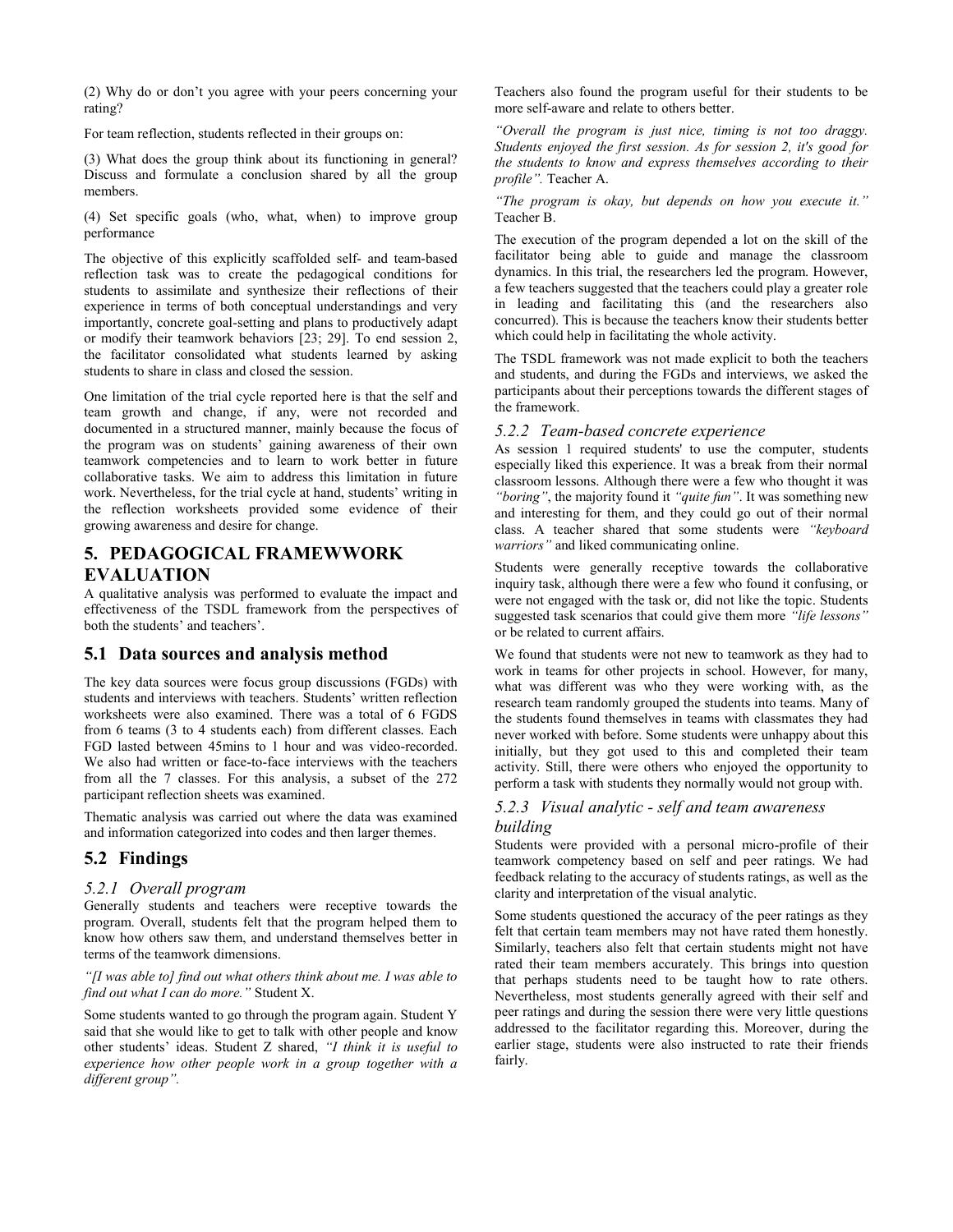As for the visual analytic, there were 3 parts to the analytic, the radar chart comparing self, peer, and overall; the numbers shown in a table; and an overall similarity score.

Regarding the dimensions of teamwork, the facilitator explained and provided realistic examples to students which helped in students becoming more aware of what the concepts meant. Students found the radar chart a powerful visual comparison between self, peer and overall ratings. They could see how their peers thought of them as compared to how they thought of themselves during the task. A student felt that this radar chart could be shown as individual charts, in addition to the comparison chart to make it even clearer.

The table was also useful to see the actual numbers. A teacher remarked, *"my class is quite analytical; they like to see the small details."* Students liked it when they scored highly on the dimensions.

The most confusion was regarding the overall similarity score as the score had negative values. Students were not used to a negative number and tended to interpret that as a negative aspect of their teamwork. Facilitators had to repeatedly explain that it was the magnitude that mattered, not so much the valence. This value can probably be improved in the future with a more userfriendly visual.

#### *5.2.4 Self and team reflection and sensemaking*

In this stage, students were guided in their reflection and sensemaking with a reflection worksheet with four questions as mentioned earlier. Students' written individual reflections ranged widely. There were students who agreed with their peer ratings:

*"I do [agree with my peers concerning my rating] as I spammed the group".*

*"I think that maybe my teammates' didn't see that I was committed to the task so they rated me lower than I did. My team might have a less biased point of view and may actually be more accurate".*

There were also students who disagreed with their peer ratings:

*"I don't agree with them as they have different views".*

#### *"I don't agree because I did contribute a fair bit".*

Many students felt that their peers rated them higher than they actually should, *"I don't agree with my peers rating as I should have got [a] lower [score] because I did not contribute a lot."*

However, there were other students who seemed to care less or were more philosophical in their responses. One student wrote *"the ratings do not matter to me"* while another explained *"I do not mind what they rate me as I think that it does not matter that much and I think that since they do not know me that well, what they rate might be wrong or might be true, there is no definite answer".*

For the team reflections, we found that many students wrote the same answer for the whole team in their reflections, suggesting a consensus in their team reflection. E.g., "*I want to be more helpful and communicate better"* was written by all members of team G.

Some students were slightly vague or did not answer the question, for instance, *"be more supportive and have more teamwork".*  There were others too that felt that they did not need to change and could function as what they had functioned.

Nevertheless, most students reflected and stated specific goals to improve future team performance, for instance:

*"I will try to make peace with everyone and try to get them to discuss and give opinions. When the team is not discussing the topic, I will remind them to stay on task."*

*"I can cooperate better with my teammates and listen to their views more often. I will be committing more to the team and be more active. I will be giving suggestions to the members to improve the answer and participate in the discussion more."*

*"We would put all our differences aside and work together as a team."*

These positive goal-directed responses indicated that students became aware and understood how they could grow their teamwork competency.

Overall, the activity for this stage was slightly more difficult for students. Students were not as responsive as compared to the earlier stages. During the FGD, a student shared that he found the reflection questions straightforward but explained that it was *"hard to think of something"*, to *"write something down"* when he *"did not have any opinion of it"*. Another student, student X, stated that students need to know the purpose of the reflection and suggested having more examples to help them reflect, and also to structure it in a format likened to that of a classroom discussion.

Still, most students during the FGD shared that they were clear about the six dimensions of teamwork and the activity helped them to understand more about teamwork. One student shared that she became more aware that she did not know how to share and explain her ideas and the reasons for why she disagreed with her teammates. This is the area she would like to work on to enhance her teamwork competency.

These findings suggested that students individually and as a team were able to make-sense of the dimensions of teamwork competency and set goals to change.

#### *5.2.4.1 Teachers' views of the reflection and sensemaking stage*

A teacher acknowledged that while important, students are not used to reflecting and expressing their opinions. He found that this was also the case in other lessons as students were not prepared or reluctant to share their opinions. He attributed it to the students' maturity and believed that it would require a lot of time and effort to develop the metacognitive skills of the students.

Other teachers were less skeptical and felt that this part of the program could be emphasized more. Teacher A commented that it served two purposes. It was "*useful for students to know themselves, and it sets them to think about how to work in a group."* It was also *"useful to the teachers because we are able to better identify what kind of team players our kids are. With that we can customize grouping to increase efficacy and learning."*

Teacher C felt that there could be *"more room for discussion"* to allow all groups *"a chance to present"* to *"know what students are thinking"*. She was concerned that the visual analytic could be *"too remote"* and suggested allocating more time for reflections over a series of lessons to give teachers time to analyze students' micro-profile, in order to provide more *"specific advice to students"*, so that students *"can work better in their teams*". Similarly, another teacher commented that students might *"know the number [the survey scores in their micro-profile] but they need more time to digest the significance so that it can be useful".*

On the whole, the findings pointed to the fact that teachers recognized the challenges of implementing the reflection and sense-making stage, but at the same time, they generally concurred on the importance of the activity and highlighted that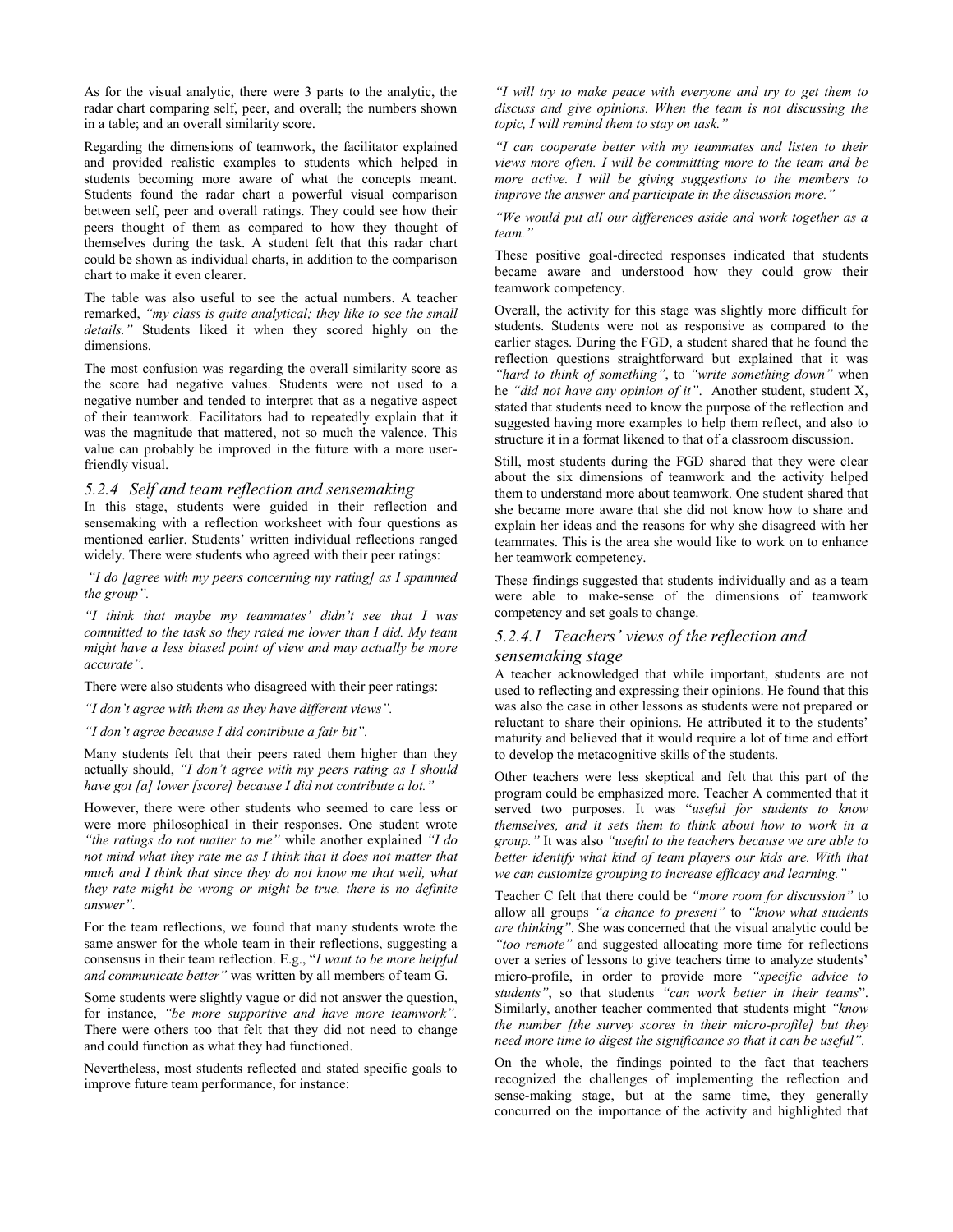more time was needed for students to reflect and make greater sense of their teamwork competency.

## **6. DISCUSSION, IMPLICATIONS AND FUTURE WORK**

The findings reveal both the challenges and potentialities associated with the trial implementation of the TSDL pedagogical framework in a teamwork competency awareness program. Both students and teachers were found to be generally receptive towards each stage of the framework, despite identified challenges. In this regard, there was evidence that the broad goals of the program were met, in that students were able to (a) gain awareness of their personal teamwork competency and (b) state possible ways to improve their teamwork. The pedagogical framework contributed to a large extent in overtly scaffolding the activities, which in turn points to the pedagogical value and usefulness of the model.

In the beginning of this paper, we argued for a more explicit pedagogical model for LA. Our work demonstrates one such model where the pedagogical activities were planned as stages according to the TSDL framework. Moreover, in the framework, LA served as a visual analytic to build the awareness of students' teamwork competency, and for subsequent reflection and sensemaking. This work spurred us to consider two questions: Is such a directed theoretical model necessary? Would this be considered a good alignment of LA and learning design?

To this end, we would argue that such explicit models are necessary, and that these frameworks should show good alignment of LA and the learning design, echoing the works from [24; 31]. Our findings indicated some advantages of such a stance. The framework provided the general direction for the program and theoretical clarity of the learning process. The LA and learning design was also adequately coupled and prevented serious misalignments in implementation. More importantly, we saw that the use of the TSDL framework brought about perceptual change in students' teamwork competency, meeting the goals of the program.

Our findings also revealed that different aspects of the pedagogical framework were welcomed by students and teachers. Students enjoyed the team-based concrete experience, and found the reflection and sense-making activity difficult. On the other hand, teachers recognized the reflection and sense-making stage as important and wanted more time for their students to fully engage in this.

The depth and duration for the implementation of the different stages in the TSDL framework is an area that the research team found challenging. We were constrained by the amount of curriculum time that the school provided us with to carry out the program. The research team was cognizant of the trade-off of time especially for the reflection and sensemaking stage. We acknowledge that more time should be provided for the reflection stage, where possible, and will take this into account in the planning and design of our follow-up trial cycle iterations.

Relating to this issue of curriculum time, we are planning for greater integration of our program with the schools' normal curriculum. We hope to embed the TSDL framework into a curriculum subject that employs collaborative inquiry tasks. Plans are underway but this integration would inadvertently require other types of concrete experiences, visual analytics as well as reflection and sensemaking activities. This is complex and challenging, at the same time offering more room for research, as requiring careful and principled execution. The principle of integration as conceptualized in [44] would be helpful in tying analytics to the curriculum and authentic learning goals. We also foresee that we might need to develop more fine-grained instructional activity for each stage of the framework for different contexts, as guided by the overarching theoretical frame.

At this stage in our research, we only managed to employ dispositional analytics. The plan is to include other forms of analytics, with the upcoming phase being discourse analytics. However, the nature of semi-automated text analysis has been tedious and challenging for the research team to date. The team is in the process of devising a reliable analytic engine for the indicators of teamwork dimensions. The discourse analytics will add another layer to the existing visual analytic, such as through a scaled score of the sum of each coded message of each dimension in the micro-profile. Also, for the dispositional analytics, we are working to improve the scale validation results of the questionnaire items and also to enable a real-time system. Besides the discourse layer, we see potential in using trace data of the students' online usage (such as searches, browsing websites) and also in identifying the network of interactions among students to provide further evidences of teamwork and collaboration.

In this study, we focused on TSDL framework for students, but the teachers were also involved in the whole process as facilitators. The TSDL framework can also be theoretically extended for teachers such that teachers are provided with a clear set of principles of their role in the learning process. In our implementation, teachers were provided with a class micro-profile to see their students' teamwork competency scores and help them flag out students that might need early or adaptive intervention. This was well received by teachers, many of whom found the class micro-profile to be a useful form of validating their more tacit and/or intuitive observations of their students. Many teachers were able to guess the names of the students before they saw the actual names. Further work would go toward equipping teachers with learning design guidelines especially in this area of teamwork competency.

This study proposed and implemented a pedagogical framework focused on the 21<sup>st</sup> century competency of teamwork. The findings are limited to one specific instance. Still, the findings lean towards a collective appreciation for the pedagogical usefulness of the program and TSDL framework, although there are challenges to be addressed. This serves as the impetus for us to move forward by taking into account the students' and teachers' suggested refinements to further improve and develop the program. There may be potential for the TSDL framework to be applied to other team-related outcomes too, such as other cognitive skills and knowledge, which constitutes an area that may benefit from future research.

## **7. CONCLUSION**

Many pedagogical models in LA papers are implicit which could result in misaligned practice. This paper presents an explicit pedagogical model for teamwork competency, the TSDL framework, and describes its implementation and evaluation by students and teachers in the context of collaborative inquiry tasks. The framework was implemented in a teamwork competency awareness program for 7 classes of 14 year old students. This paper qualitatively evaluates the program from students' and teachers' perspectives. Findings reveal positive perceptions of the stages of the framework suggesting its pedagogical value. Some challenges associated with its implementation within school-based learning contexts were also highlighted. In light of the findings,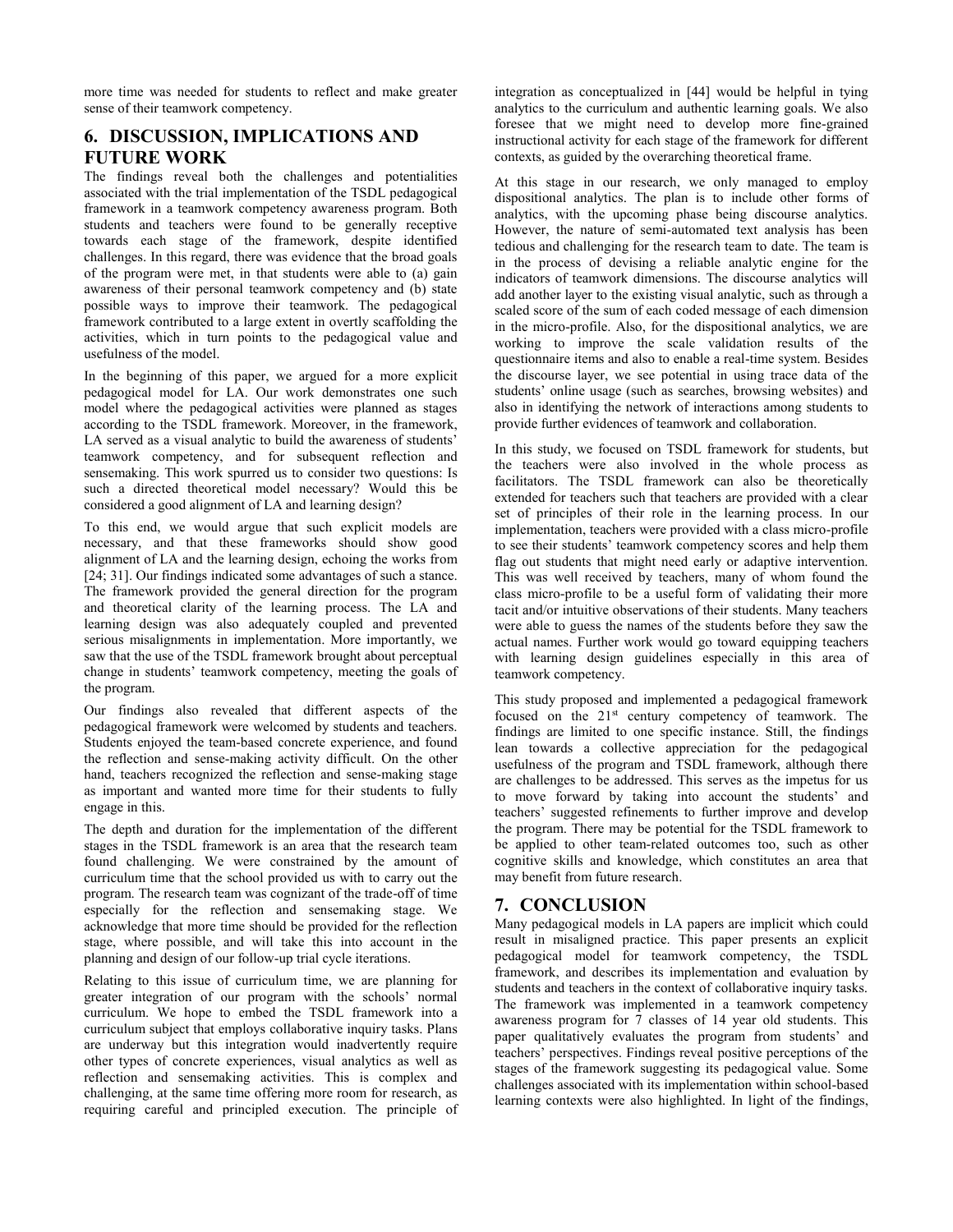we make the case that this framework goes some length to provide theoretical clarity of the learning process, and also aligns learning analytics and the learning design. The current work provides trial outcomes of a teamwork competency awareness program that used dispositional analytics, and further efforts are underway to develop the discourse layer of the analytic engine. Future work will also be dedicated to application and refinement of the framework for other contexts and participants, both learners and teachers alike.

#### **8. ACKNOWLEDGMENTS**

This paper refers to data and analysis from the following research projects: NRF2015-EDU001-IHL08 (funded by the Singapore National Research Foundation, eduLab Research Program), OER62/12EK and OER09/15EK (funded by the Education Research Funding Program, National Institute of Education, Nanyang Technological University, Singapore). The views expressed in this paper are the authors' and do not necessarily represent the views of the National Institute of Education.

#### **9. REFERENCES**

- [1] Ali, L., Hatala, M., Gašević, D., and Jovanović, J., 2012. A qualitative evaluation of evolution of a learning analytics tool. *Computers & Education 58*, 1, 470-489.
- [2] Buckingham Shum, S. and Deakin Crick, R., 2012. Learning dispositions and transferable competencies: pedagogy, modelling and learning analytics. In *Proceedings of the 2nd International Conference on Learning Analytics and Knowledge* ACM, 92-101.
- [3] Chiu, M.M., 2008. Effects of argumentation on group micro-creativity: Statistical discourse analyses of algebra students' collaborative problem solving. *Contemporary Educational Psychology 33*, 3, 382-402.
- [4] Crowston, K., Allen, E.E., and Heckman, R., 2011. Using natural language processing technology for qualitative data analysis. *International Journal of Social Research Methodology 15*, 6 (2012/11/01), 523-543. DOI= [http://dx.doi.org/10.1080/13645579.2011.625764.](http://dx.doi.org/10.1080/13645579.2011.625764)
- [5] Dawson, S. and Siemens, G., 2014. Analytics to literacies: The development of a learning analytics framework for multiliteracies assessment. In *The International Review of Research in Open and Distributed Learning*, 285-305.
- [6] Drach-Zahavy, A. and Somech, A., 2002. Team heterogeneity and its relationship with team support and team effectiveness. *Journal of Educational Administration 40*, 1, 44-66.
- [7] Duffy, T. and Jonassen, D., 1992. *Constructivism and the technology of instruction: a conversation*. Lawrence Erlbaum Associates Publishers, Hillsdale, N.J.
- [8] Duval, E., 2011. Attention please!: learning analytics for visualization and recommendation. In *Proceedings of the 1st International Conference on Learning Analytics and Knowledge* ACM, 9-17.
- [9] Erkens, G. and Janssen, J., 2008. Automatic coding of dialogue acts in collaboration protocols. *International Journal of Computer-Supported Collaborative Learning 3*, 4, 447-470.
- [10] Ferguson, R., 2012. Learning analytics: drivers, developments and challenges. *International Journal of Technology Enhanced Learning 4*, 5-6, 304-317.
- [11] Ferguson, R. and Buckingham Shum, S., 2012. Social learning analytics: five approaches. In *Proceedings of the 2nd international conference on learning analytics and knowledge* ACM, 23-33.
- [12] Freeman, M. and Mckenzie, J., 2002. SPARK, a confidential web–based template for self and peer assessment of student teamwork: benefits of evaluating across different subjects. *British Journal of Educational Technology 33*, 5, 551-569.
- [13] Garrison, D.R., Anderson, T., and Archer, W., 2001. Critical thinking, cognitive presence, and computer conferencing in distance education. *American Journal of distance education 15*, 1, 7-23.
- [14] Greller, W. and Drachsler, H., 2012. Translating learning into numbers: A generic framework for learning analytics. *Journal of Educational Technology & Society 15*, 3, 42- 57.
- [15] Hung, D. and Nichani, M., 2001. Constructivism and elearning: Balancing between the individual and social levels of cognition. *Educational Technology 41*, 2, 40-44.
- [16] Janssen, J. and Bodemer, D., 2013. Coordinated Computer-Supported Collaborative Learning: Awareness and Awareness Tools. *Educational psychologist 48*, 1  $(2013/01/01)$ ,  $40-55$ . DOI= [http://dx.doi.org/10.1080/00461520.2012.749153.](http://dx.doi.org/10.1080/00461520.2012.749153)
- [17] Janssen, J., Erkens, G., and Kirschner, P.A., 2011. Group awareness tools: It's what you do with it that matters. *Computers in Human Behavior 27*, 3, 1046-1058.
- [18] Järvelä, S., Kirschner, P.A., Panadero, E., Malmberg, J., Phielix, C., Jaspers, J., Koivuniemi, M., and Järvenoja, H., 2015. Enhancing socially shared regulation in collaborative learning groups: designing for CSCL regulation tools. *Educational Technology Research and Development 63*, 1 (2015/02/01), 125-142. DOI= [http://dx.doi.org/10.1007/s11423-014-9358-1.](http://dx.doi.org/10.1007/s11423-014-9358-1)
- [19] Kayes, A.B., Kayes, D.C., and Kolb, D.A., 2005. Experiential learning in teams. *Simulation & Gaming 36*, 3 (September 1, 2005), 330-354. DOI= [http://dx.doi.org/10.1177/1046878105279012.](http://dx.doi.org/10.1177/1046878105279012)
- [20] Kirschner, P.A., Strijbos, J.-W., Kreijns, K., and Beers, P.J., 2004. Designing electronic collaborative learning environments. *Educational Technology Research and Development 52*, 3, 47-66.
- [21] Knight, S., Shum, S.B., and Littleton, K., 2014. Epistemology, assessment, pedagogy: where learning meets analytics in the middle space. *Journal of Learning Analytics 1*, 2, 23-47.
- [22] Koh, E., Hong, H., and Seah, J., 2014. An Analytic Frame and Multi-method Approach to Measure Teamwork Competency. In *14th International Conference on Advanced Learning Technologies (ICALT)* IEEE, Athens,  $264-266.$  DOI= <http://dx.doi.org/doi:> 10.1109/ICALT.2014.82.
- [23] Kolb, D.A., 1984. *Experiential learning: Experience as the source of learning and development*. Prentice-Hall Englewood Cliffs, NJ.
- [24] Lockyer, L., Heathcote, E., and Dawson, S., 2013. Informing pedagogical action: Aligning learning analytics with learning design. *American Behavioral Scientist 57*, 10, 1439-1459.
- [25] Loughry, M.L., Ohland, M.W., and Moore, D.D., 2007. Development of a Theory-Based Assessment of Team Member Effectiveness. *Educational and Psychological Measurement 67*, 3, 505-524. DOI= [http://dx.doi.org/10.1177/0013164406292085.](http://dx.doi.org/10.1177/0013164406292085)
- [26] Mayne, L., 2012. Reflective writing as a tool for assessing teamwork in bioscience: Insights into student performance